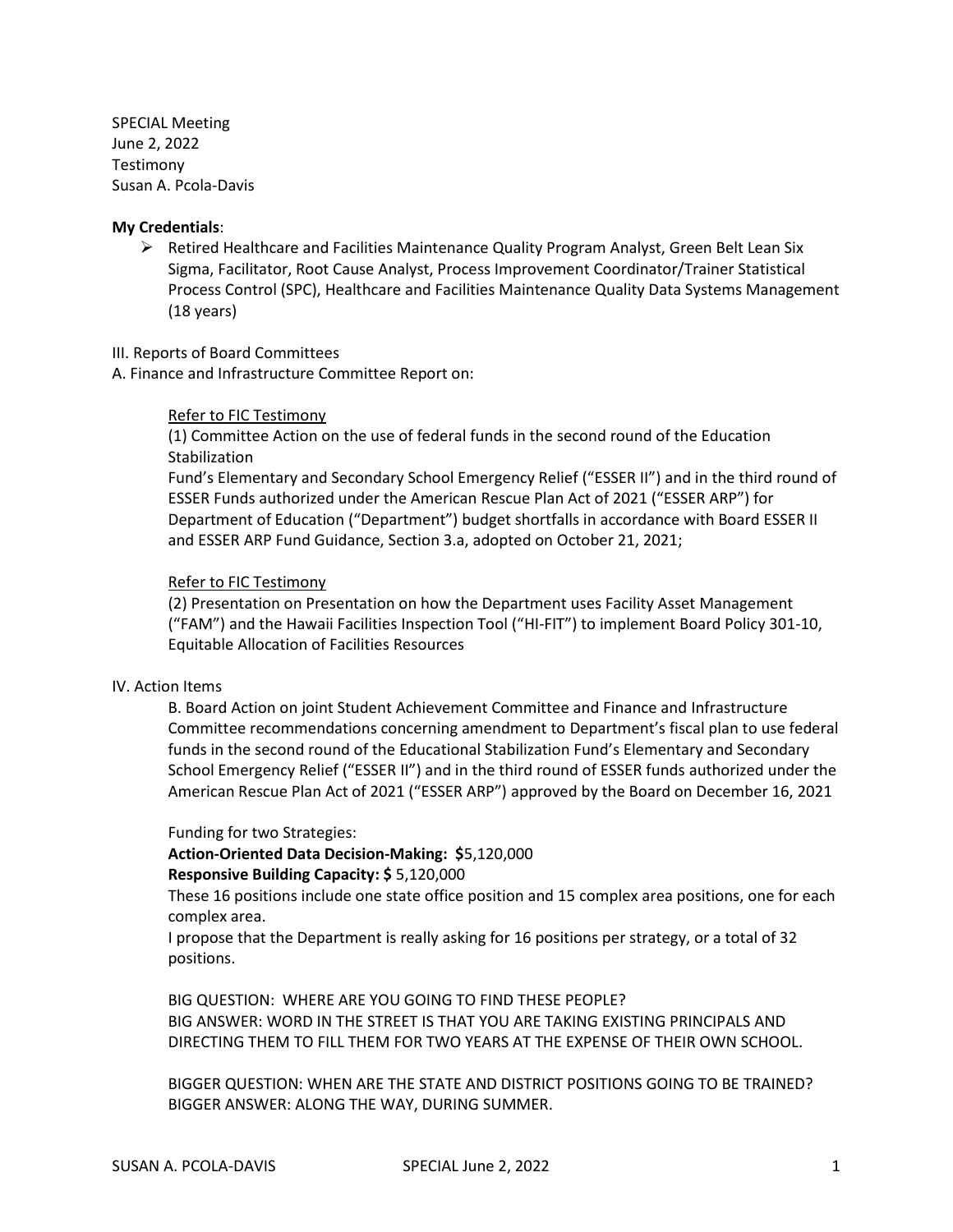TIMING OF RECRUITMENT: HOW FAST CAN DOE HIRE ANYBODY LET ALONE THESE POSITIONS?

This plan is onerous and full of potholes. Execution of hiring personnel has a very short fuse.

I have put the two strategies in two separate tables to be able to clearly see what each strategy contains, its' program objectives and the role of the State Education Officer and the District Educational Specialist. You are welcome.

From the minutes of SAC/FIC April 21, 2022

Hayashi replied that the positions would be dedicated to **the four statewide strategy areas** and advertised them internally then externally.

#### **PRELUDE to a DISASTER**:

3. UPDATE

References the number of positions needs to indicate a total of 16 positions. It reads as though there will be 16 positions hired for EACH strategy. Or please explain.

- ➢ The Department is requesting to use \$5.12 million in ESSER funds **to establish 16 positions** to support the systemwide strategy of **Action-Oriented Data Decision-Making.**
- ➢ The Department is requesting to use \$5.12 million in ESSER funds **to establish 16 positions** to support the systemwide strategy of **Responsive Building Capacity.**
- $\triangleright$  These 16 positions include one state office position and 15 complex area positions, one for each complex area. The \$5.12 million will be used for salary and fringe benefits for a period of two fiscal years – 2022-2023 and 2023-2024.

| <b>Action-Oriented Data Decision Making Strategy</b> |                                |                                       |  |  |
|------------------------------------------------------|--------------------------------|---------------------------------------|--|--|
| <b>FOCUS</b>                                         | PROGRAM OBJECTIVES             | <b>ORGANIZATION</b>                   |  |  |
| (1) Establishing and                                 | This systematic approach will  | Assistant Superintendent of           |  |  |
| implementing processes for                           | provide opportunities for      | the Office of Strategy,               |  |  |
| examining data related to the                        | teacher and school             | Innovation, and Performance           |  |  |
| impact that the extended                             | leadership teams to examine    |                                       |  |  |
| distance learning had on                             | relevant data to make critical | <b>State Educational Officer will</b> |  |  |
| student performance,                                 | and sometimes difficult        | coordinate and oversee the            |  |  |
| learning acceleration, and                           | decisions for students, staff  | strategy efforts across the           |  |  |
| student and staff well-being                         | and school.                    | state.                                |  |  |
| to make instructional and                            |                                |                                       |  |  |
| operational decisions for                            |                                |                                       |  |  |
| students and schools.                                |                                |                                       |  |  |
| (2) These educational officers                       | The data analysis and school   | <b>District Educational</b>           |  |  |
| will coordinate, implement,                          | improvement process            | Specialist (DES):                     |  |  |
| and oversee the strategy                             | navigates schools towards      | Each Complex Area will be             |  |  |
|                                                      |                                | allocated a full-time position        |  |  |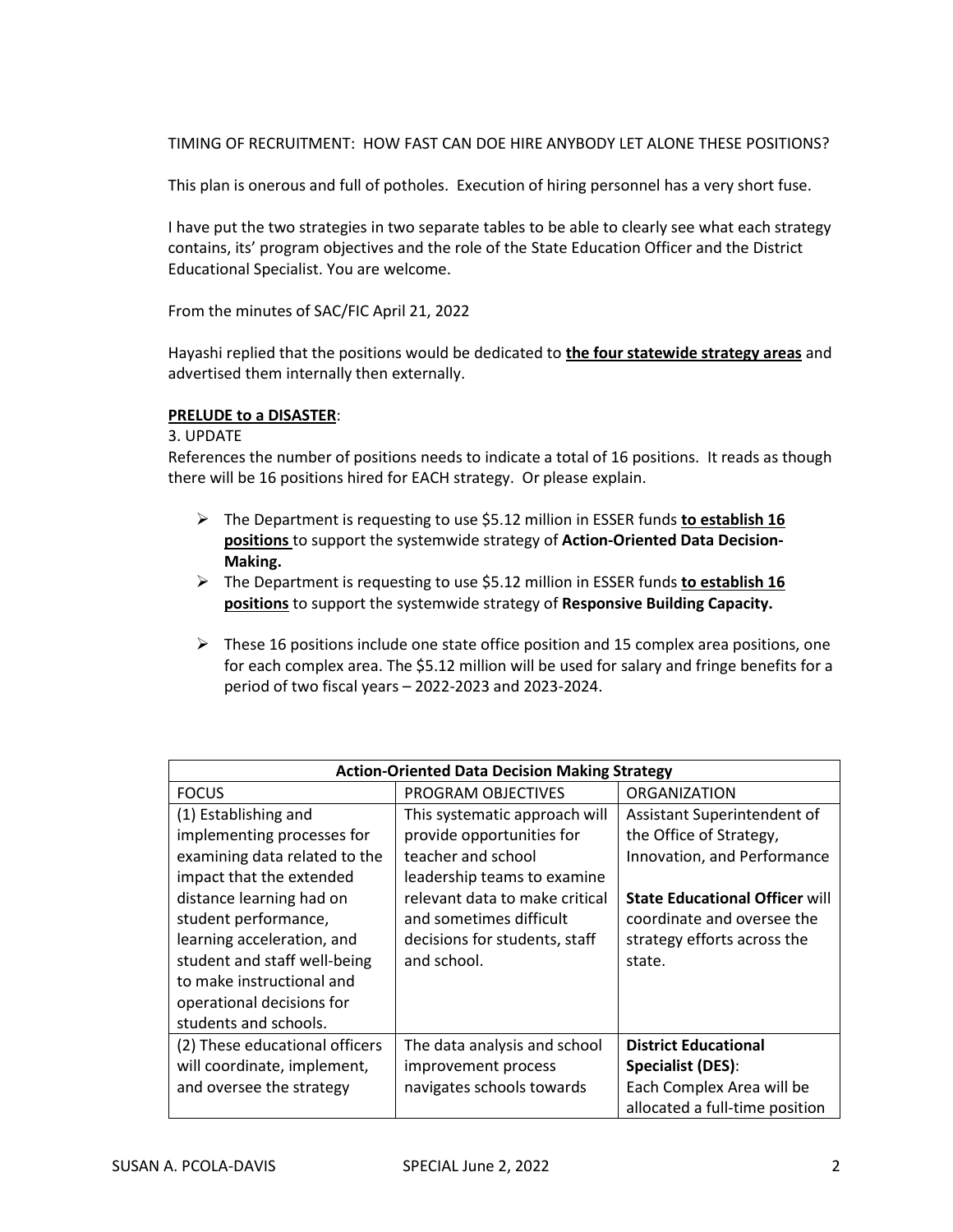| efforts across the state,<br>providing technical assistance<br>and guidance to state office,<br>complex area, and school<br>staff in their use and analysis<br>of data for decision-making<br>regarding instructional<br>strategies and needed<br>supports to increase student<br>achievement. | informed decisions in the<br>following areas:<br>a. The effective use of Hawaii<br>Multi-Tiered System of<br>Support;<br>b. To select, implement and<br>monitor appropriate<br>professional development;<br>c. To select, implement and<br>monitor family and<br>community engagement<br>practices;<br>d. To identify, implement<br>and monitor effective<br>academic practices. | to lead and support schools<br>in the implementation of the<br><b>Action-Oriented Data</b><br>Decision-Making strategy.                                                                                                                                                                                                                                                                                                                                                                                                                                                                                                                                                     |
|------------------------------------------------------------------------------------------------------------------------------------------------------------------------------------------------------------------------------------------------------------------------------------------------|----------------------------------------------------------------------------------------------------------------------------------------------------------------------------------------------------------------------------------------------------------------------------------------------------------------------------------------------------------------------------------|-----------------------------------------------------------------------------------------------------------------------------------------------------------------------------------------------------------------------------------------------------------------------------------------------------------------------------------------------------------------------------------------------------------------------------------------------------------------------------------------------------------------------------------------------------------------------------------------------------------------------------------------------------------------------------|
|                                                                                                                                                                                                                                                                                                |                                                                                                                                                                                                                                                                                                                                                                                  | (1) Help to ensure that<br>student needs are met.<br>(2) Responsible for providing<br>technical assistance<br>and guidance to complex<br>area and school staff to<br>implement an established<br>process for examining data<br>to make instructional and<br>operational decisions for<br>students and schools.<br>(3) Help teachers to learn<br>and utilize data decision-<br>making processes to<br>implement new<br>instructional strategies and<br>plan for needed supports for<br>students.<br>(5) Supports school<br>improvement efforts by<br>ensuring the implementation<br>of a process for operational<br>decision-making teams at the<br>school leadership level. |

#### Experience:

The state office educational officer and the DES should have at least six years of responsible professional work experience in education of which four years shall have been in teaching and two years in curriculum or program planning, as appropriate, and

 $\triangleright$  Should be well-versed in the foundations of curriculum and instruction; instructional media and computers; foundations of American education; principles of learning and individual differences; tests and measurements; purposes, methods and materials pertinent to one or more subject matters or program areas of data-driven decisionmaking;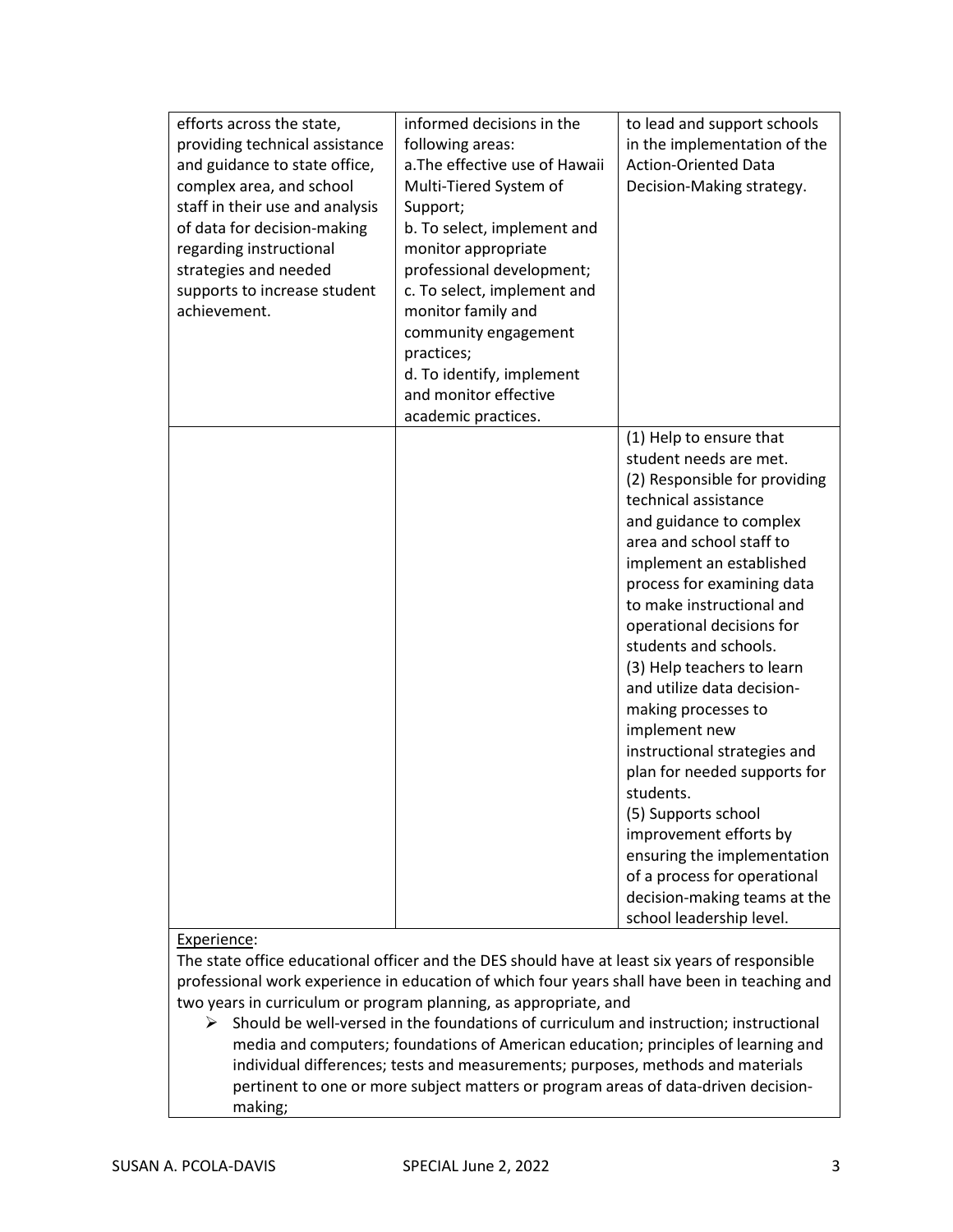➢ Laws, rules, regulations and administrative procedures pertinent to the areas of datadriven decision-making.

They will be expected

- $\triangleright$  Provide leadership, planning and coordination in the areas of responsive capacity building;
- $\triangleright$  Communicate effectively with others both orally and in writing;
- $\triangleright$  Operate computer and other business machines;
- $\triangleright$  Use tools, equipment, instruments and devices appropriate to one or more subject matters and/or program areas of data-driven decision-making.

Training and Support:

The leads will be trained to train others and foster a collaborative learning environment in areas including, but not limited to,

- 1. the use of data,
- 2. formative and summative assessments,
- 3. data analysis and visualization,
- 4. assessment literacy strategies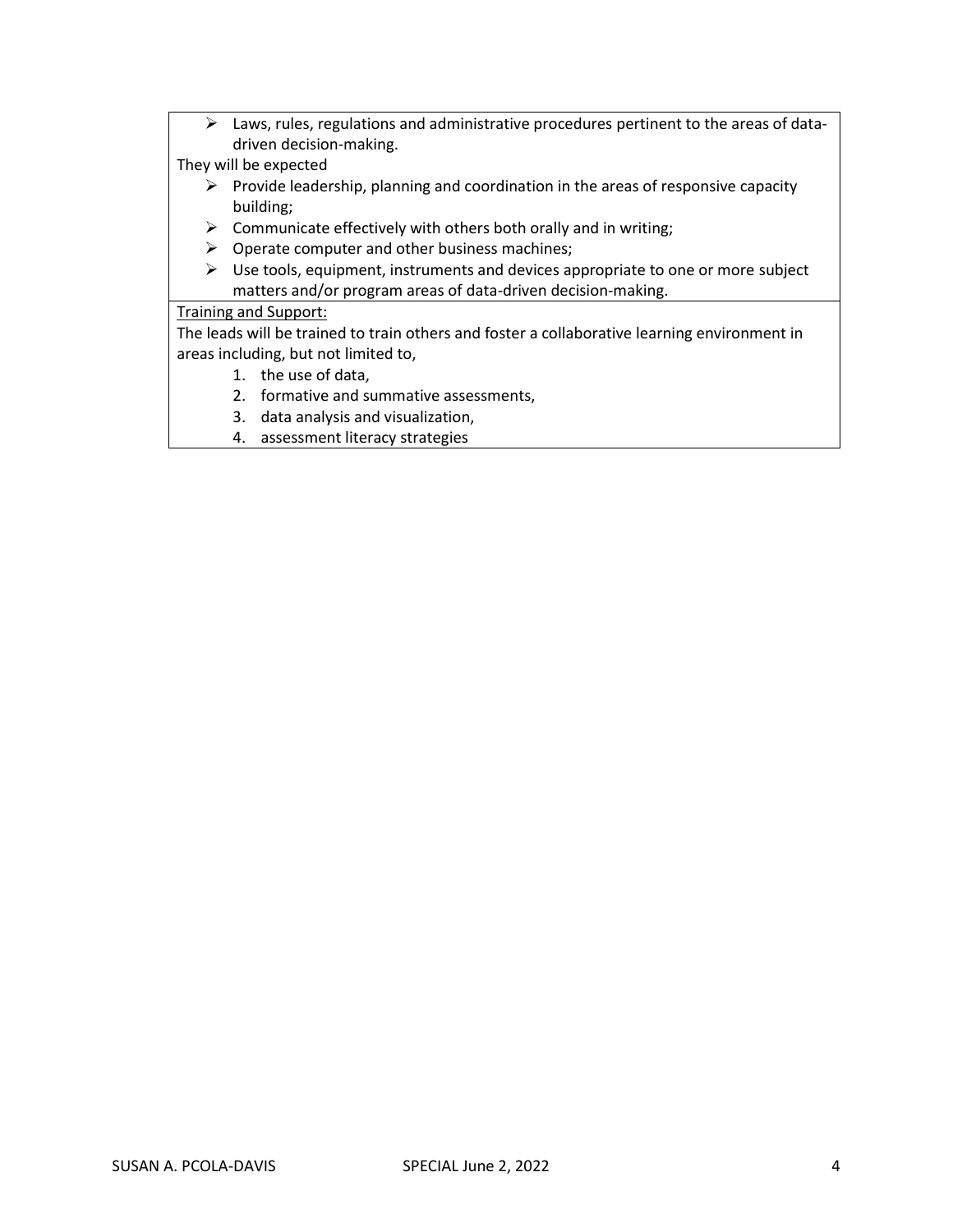| <b>Building Responsive Capacity Strategy</b>                   |                                       |                                       |  |
|----------------------------------------------------------------|---------------------------------------|---------------------------------------|--|
| <b>FOCUS</b>                                                   | PROGRAM OBJECTIVES                    | ORGANIZATION                          |  |
| (1) Establishing and                                           | Professional development              | Assistant Superintendent of           |  |
| executing professional                                         | opportunities will be                 | the Office of Talent                  |  |
| development opportunities to                                   | provided to educators to              | Management                            |  |
| help address the array of                                      | help address the array of             |                                       |  |
| student needs that have                                        | student needs that have               | <b>State Educational Officer will</b> |  |
| developed over the course of                                   | developed since the                   | coordinate and oversee the            |  |
| the pandemic and extended                                      | pandemic.                             | strategy efforts across the           |  |
| distance learning.                                             |                                       | state.                                |  |
|                                                                | The Department will                   |                                       |  |
|                                                                | implement                             | Will provide technical                |  |
|                                                                | (1) sustainable, equitable            | assistance and guidance to            |  |
|                                                                | and effective teaching and            | state office and complex              |  |
|                                                                | learning practices                    | area staff                            |  |
|                                                                | based on research and                 | (1) to establish and execute          |  |
|                                                                | evidence                              | professional development              |  |
|                                                                | (2) Teachers will be trained          | opportunities to help                 |  |
|                                                                | not only in the content and           | address the array of student          |  |
|                                                                | instructional practices, but          | needs that have developed             |  |
|                                                                | also in differentiated                | over the course of the                |  |
|                                                                | instruction, innovation and           | pandemic and extended                 |  |
|                                                                | engagement, trauma-                   | distance learning.                    |  |
|                                                                | informed care, and social-            |                                       |  |
|                                                                | emotional learning to ensure          |                                       |  |
|                                                                | all students receive a high-          |                                       |  |
|                                                                | quality education.                    |                                       |  |
| (2) These educational officers                                 | Statewide professional                | <b>District Educational</b>           |  |
| will provide training,                                         | development will help staff           | <b>Specialist (DES):</b>              |  |
| coaching, and support for                                      | to:<br>• Establish foundational       |                                       |  |
| state office, complex area,<br>and school staff as well as for |                                       | (1) coordinate, implement,            |  |
| families on topics and                                         | beliefs regarding student             | and oversee the strategy              |  |
|                                                                | well-being.<br>• Fortify a culturally | efforts within the complex            |  |
| resources that help to identify<br>and address the needs of    | responsive positive                   | area.<br>(2) As the complex area lead |  |
| students and staff.                                            | behavioral support system.            | for the Responsive Capacity           |  |
|                                                                | • Build a culture of                  | Building strategy, the DES            |  |
|                                                                | resilience.                           | will                                  |  |
|                                                                | • Ensure early identification         | (1) Provide training,                 |  |
|                                                                | and provision of supports.            | coaching, and support for             |  |
|                                                                | • Collaborate with students,          | school leaders, teachers, and         |  |
|                                                                | families and the community.           | families on topics and                |  |
|                                                                | • Promote academic                    | resources that help to                |  |
|                                                                | mindsets to meet content              | identify and address the              |  |
|                                                                | standards and the use of              | needs of students and staff.          |  |
|                                                                | response-to-                          |                                       |  |
|                                                                | intervention strategies.              |                                       |  |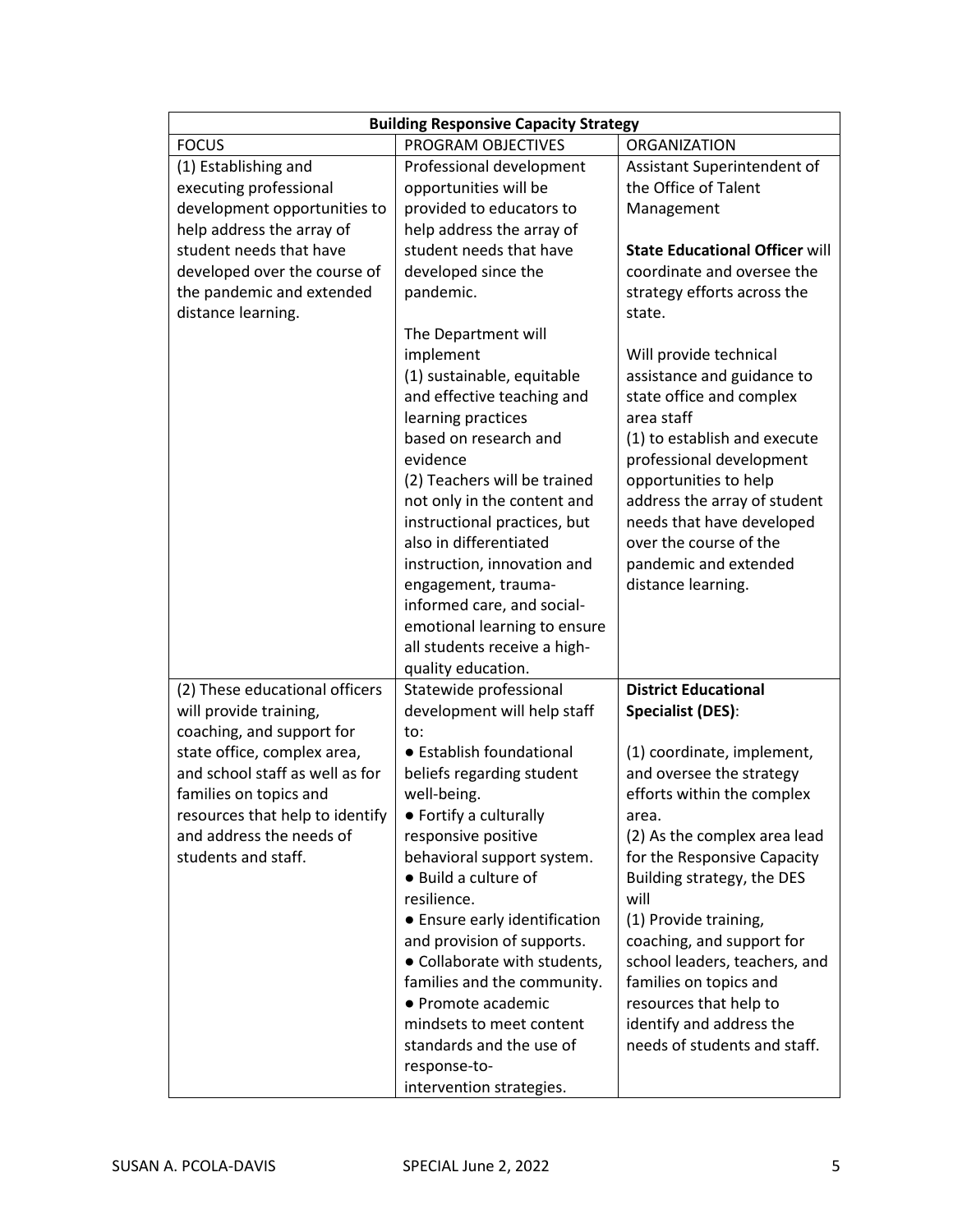| • Build social and emotional  |  |
|-------------------------------|--|
| skills of students, staff and |  |
|                               |  |
| community.                    |  |
|                               |  |
| <b>Support and Coaching:</b>  |  |
| Coaching and mentoring will   |  |
| continue to be provided to    |  |
| leaders and staff at schools, |  |
| complex areas and state       |  |
| offices.                      |  |
| The Department will refine    |  |
| and expand existing           |  |
| structures to provide         |  |
| support for school            |  |
| administrators and teachers   |  |
| as they address new           |  |
| concerns that the             |  |
| pandemic either introduced    |  |
| to their schools or           |  |
| exacerbated. This includes    |  |
| coaches for administrators    |  |
| and mentors for teachers      |  |
| who are new in their roles or |  |
| struggling as they adjust     |  |
| to changes.                   |  |
|                               |  |
| <b>Family and Community</b>   |  |
| Engagement:                   |  |
| The Department will provide   |  |
| students and families access  |  |
| to various resources and      |  |
| supports to help them cope    |  |
| with the effects of the       |  |
| pandemic. Family              |  |
| engagement will help schools  |  |
| to better identify what       |  |
| supports are needed to        |  |
| facilitate student success.   |  |

# Experience:

The state office educational officer and the DES should have at least six years of responsible professional work experience in education of which four years shall have been in teaching and two years in curriculum or program planning, as appropriate.

- $\triangleright$  Should also have professional experience working on collaborative projects within the tri-level system and/or between organizations (e.g., City and County of Honolulu, University of Hawaii, Department of Health, Hawaii Community Foundation);
- $\triangleright$  Executing data-driven initiatives that led to strong qualitative and quantitative outcomes;
- ➢ Monitoring or evaluating program components to track program effectiveness;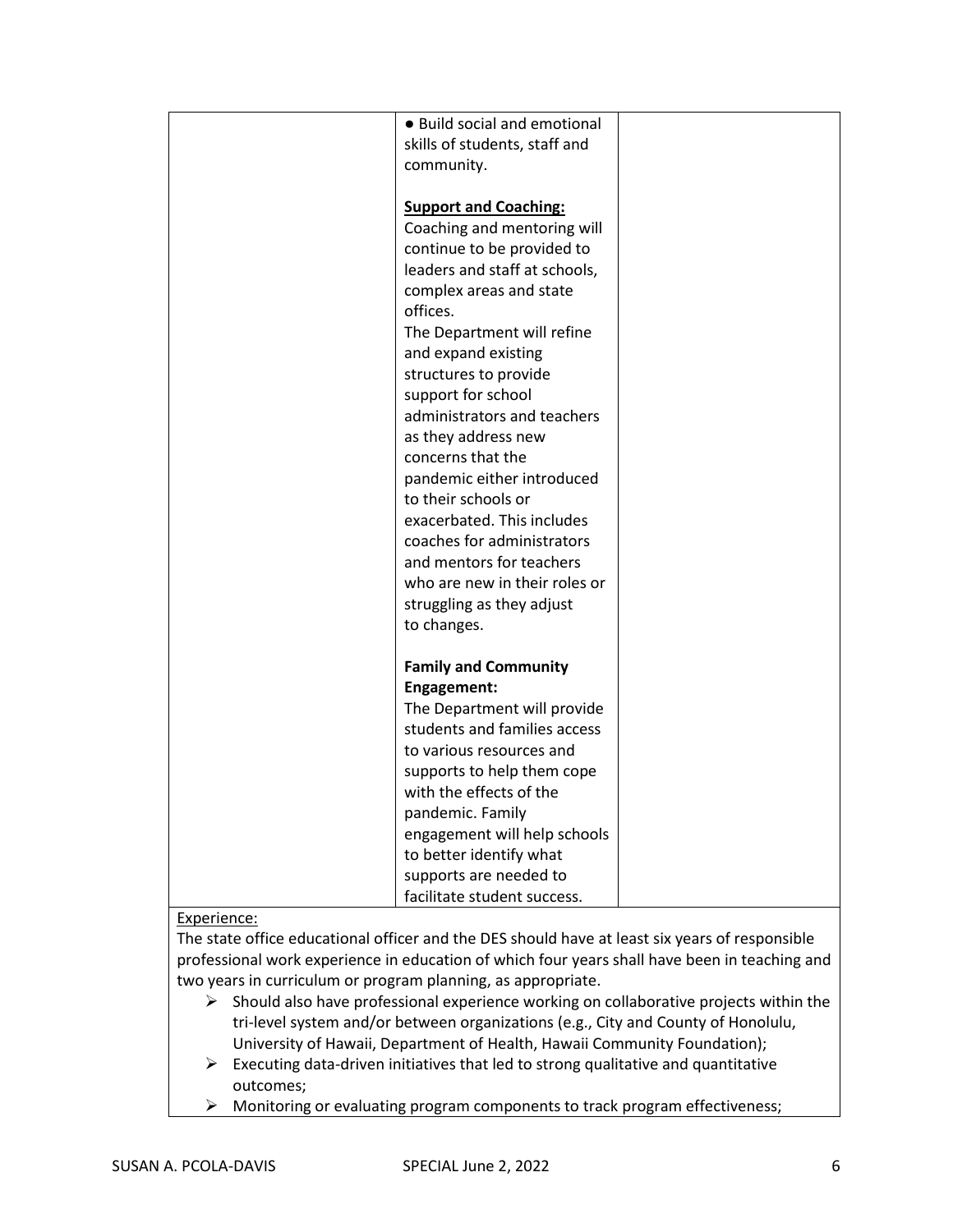- $\triangleright$  Coaching adults;
- $\triangleright$  Collecting, organizing, and using data to achieve results;
- $\triangleright$  Planning and managing change over multiple years.

The state office educational officer and the DES should be

- $\triangleright$  Well-versed in the foundations of curriculum and instruction; instructional media and computers; foundations of American education; principles of learning and individual differences; tests and measurements; purposes, methods and materials pertinent to one or more subject matters or program areas of responsive capacity building; and laws, rules, regulations and
- $\triangleright$  Administrative procedures pertinent to the areas of responsive capacity building.

#### Additional:

They had a deep understanding of the principles, practices, and techniques in the area

- ➢ Project management, administration, or coordination
- $\triangleright$  Budgeting and evaluation and
- $\triangleright$  The PreK-12 system in the Hawaii Multi-Tiered System of Support
- $\blacktriangleright$  Leadership development,
- $\triangleright$  Social and emotional learning,
- $\triangleright$  Data systems,
- $\triangleright$  Formative instruction.

The state office educational officer and the DES will be expected to provide

- $\triangleright$  Leadership, planning and coordination in the areas of responsive capacity building;
- $\triangleright$  Communicate effectively with others both orally and in writing;
- $\triangleright$  Operate computer and other business machines; and
- $\triangleright$  Use tools, equipment, instruments and devices appropriate to one or more subject matters and/or program areas of responsive building capacity.

They should also be

- $\triangleright$  Adept in execution and program management skills;
- $\triangleright$  Recruiting, hiring, supporting, and holding staff accountable for results;
- $\triangleright$  Dealing effectively with federal, state, county, and department officials to accomplish program goals and objectives;
- $\triangleright$  Resolving complex problems using creative reasoning and logic to identify causes and resolutions in effective, innovative and timely manner;
- $\triangleright$  Interpreting and presenting information and ideas clearly and accurately through reports and other materials;
- $\triangleright$  Be data-literate;
- $\triangleright$  Focusing on goals and results;
- $\triangleright$  Motivating, inspiring, and moving others to action to achieve ambitious goals;
- $\triangleright$  Training, Coaching, and mentoring staff from different cultural backgrounds and skill sets;
- ➢ Utilizing desktop publishing applications (e.g., Google Suite, Webex/Zoom)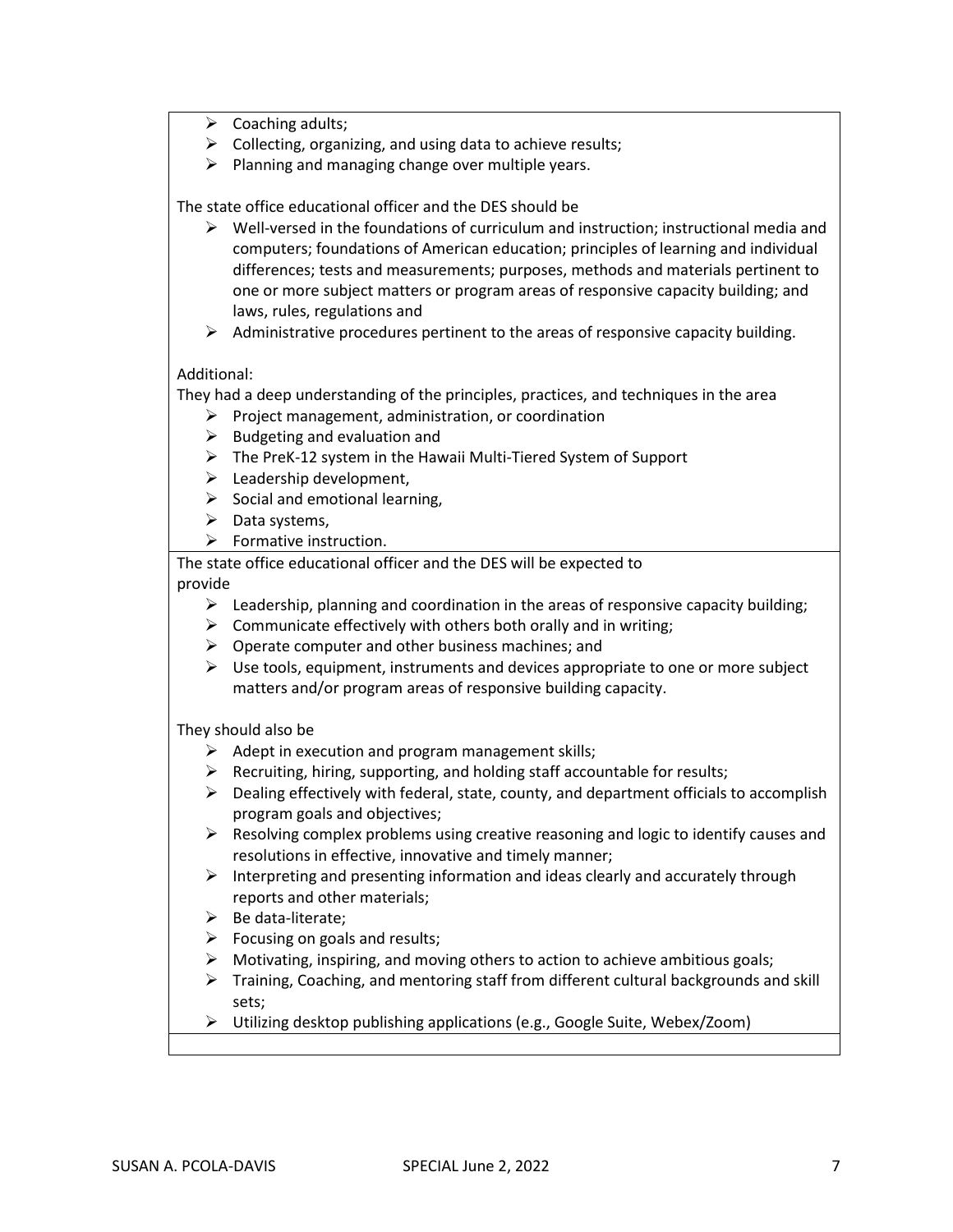For your additional information: Job Opportunities as of May 31, 2022 District/State Educational Officers (external)

Action-Oriented Data Decision Making: 2 Positions Responsive Capacity Building: 3 Positions

Have the other vacancies for these 2 strategies been filled, internally?

#### Job Opening Details for Action-Oriented Data Decision-Making Strategy

Knowledge of: Foundations of curriculum and instruction; instructional media and computers; foundations of American education; principles of learning and individual differences; tests and measurements; purposes, methods and materials pertinent to one or more subject matters and/or program areas of assignment; laws, rules, regulations and administrative procedures pertinent to the areas of assignment.

Ability: Provide leadership, planning and coordination in the areas of assignment at the district level; communicate effectively with others both orally and in writing; operate computer and other business machines; use tools, equipment, instruments and devices appropriate to one or more subject matters and/or program areas of assignment.

Duties and Responsibilities: Under the general supervision of the Complex Area Superintendent of the Nanakuli-Waiane Complex Area, the District Educational Specialist II: Serves as a liaison and representative between the state and complex area for the Action-Oriented Data Decision-Making strategy. Attends regular state-led meetings and shares information with the CAS, complex area (CA) team members, and schools. Provides regular communication and feedback to state leads, CA teams and schools, and prepares required reports, if applicable.

Provides leadership, guidance, and technical assistance to schools with school improvement processes through the use of data through professional development sessions, resources, coaching, and other related supports. Assists school personnel with the implementation of a data review process for school improvement through instructional teams and operational teams.

Works collaboratively with the other state and CA strategy leads and the complex area team members to build capacity and effectively implement the four strategies through clear communication and planning.

Utilizes and monitors CA, school, and classroom data to implement the instructional team and operational decision making process. Utilizes, models and provides training and technical assistance on the use of data and the effective use of data management systems for decision making and the sharing of instructional practices.

Shares and tracks data on research-based, evidence-based best practices to assess effectiveness of strategies and school-level implementation.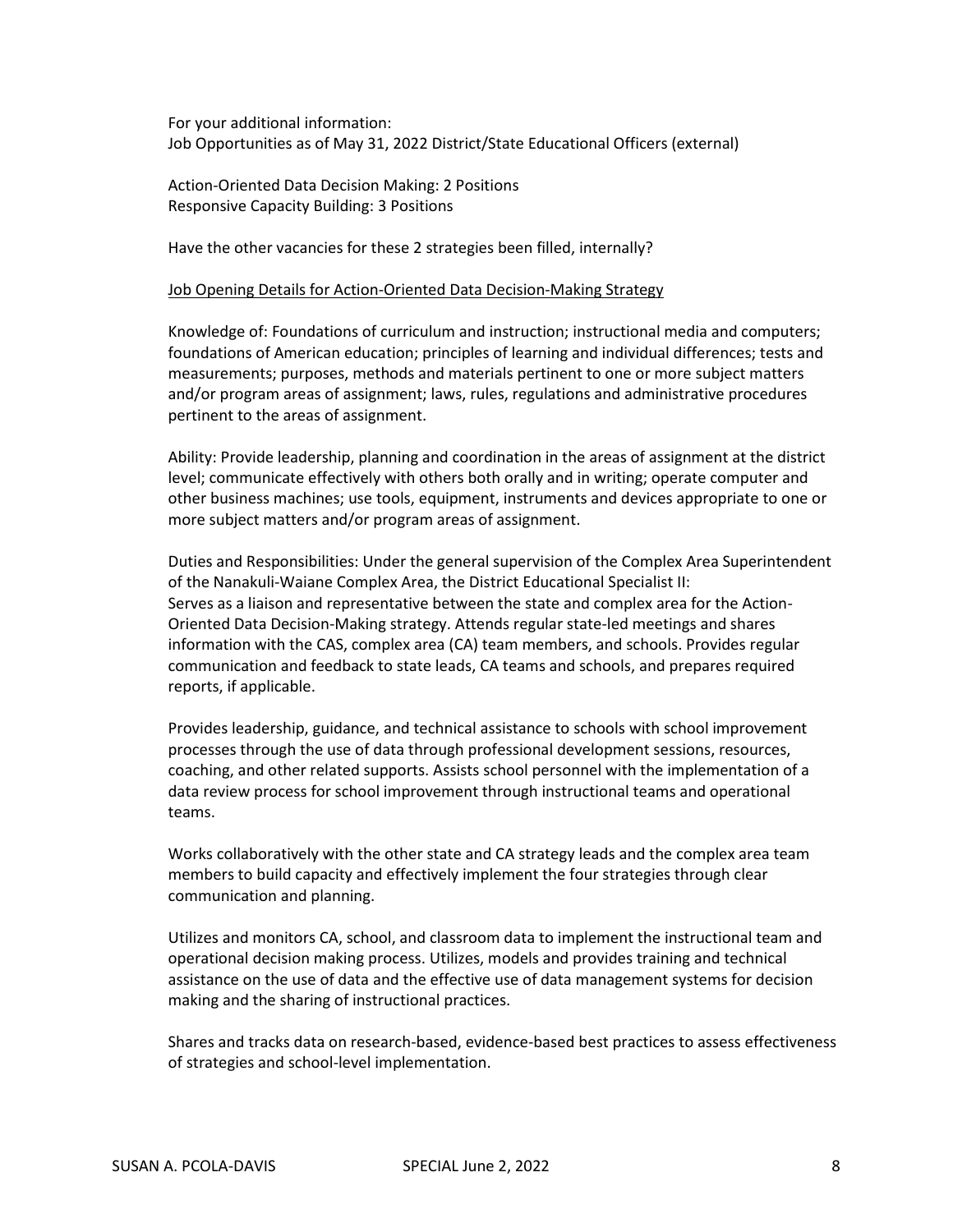SALARY RANGE: EOSR-7, \$98,952 to \$140,073. Department of Education certificated employees will be placed on the salary range in accordance with Department regulations. All others will be placed on the first step of \$98,952.

#### Job Opening Details for Responsive Capacity Building Strategy:

Education: Graduation from an accredited college or university with a bachelor's degree in education with specialization in one or more subject matters appropriate to the areas of assignment.

Equivalencies: Any equivalent combination of education and/or professional work experience which provides the required education, knowledge, skills, and abilities as indicated.

Experience: Six (6) years of responsible professional work experience in education of which four (4) years shall have been in teaching and two (2) years in curriculum or program planning, as appropriate.

Desired Experience: Professional experience working on collaborative projects within the trilevel system and/or between organizations (e.g., City and County of Honolulu, University of Hawaii, Department of Health, Hawaii Community Foundation); executing data-driven initiatives that led to strong qualitative and quantitative outcomes; monitoring or evaluating program components to track program effectiveness; coaching adults; collecting, organizing, and using data to achieve results; and planning and managing change over multiple years.

Combined Education and Experience: An equivalent combination of education and experience may be acceptable, as determined by the Department. Substitutions can be considered for the requirement of experience in an education program, agency, or system.

Knowledge of: Foundations of curriculum and instruction; instructional media and computers; foundations of American education; principles of learning and individual differences; tests and measurements; purposes, methods and materials pertinent to one or more subject matters and/or program areas of assignment; laws, rules, regulations and administrative procedures pertinent to the areas of assignment.

Desired Knowledge: Principles, practices, and techniques in the area of project management, administration, or coordination including budgeting and evaluation; PreK-12 system in Hawaii Multi-Tiered System of Support, leadership development, social and emotional learning, data systems, formative instruction, etc.

Ability: Provide leadership, planning and coordination in the areas of assignment at the district level; communicate effectively with others both orally and in writing; operate computer and other business machines; use tools, equipment, instruments and devices appropriate to one or more subject matters and/or program areas of assignment.

Desired Skills/Abilities: Execution and program management skills; recruiting, hiring, supporting, and holding staff accountable for results; deal effectively with federal, state, county, and department officials to accomplish program goals and objectives; resolve complex problems using creative reasoning and logic to identify causes and resolutions in effective, innovative and timely manner; interpret and present information and ideas clearly and accurately through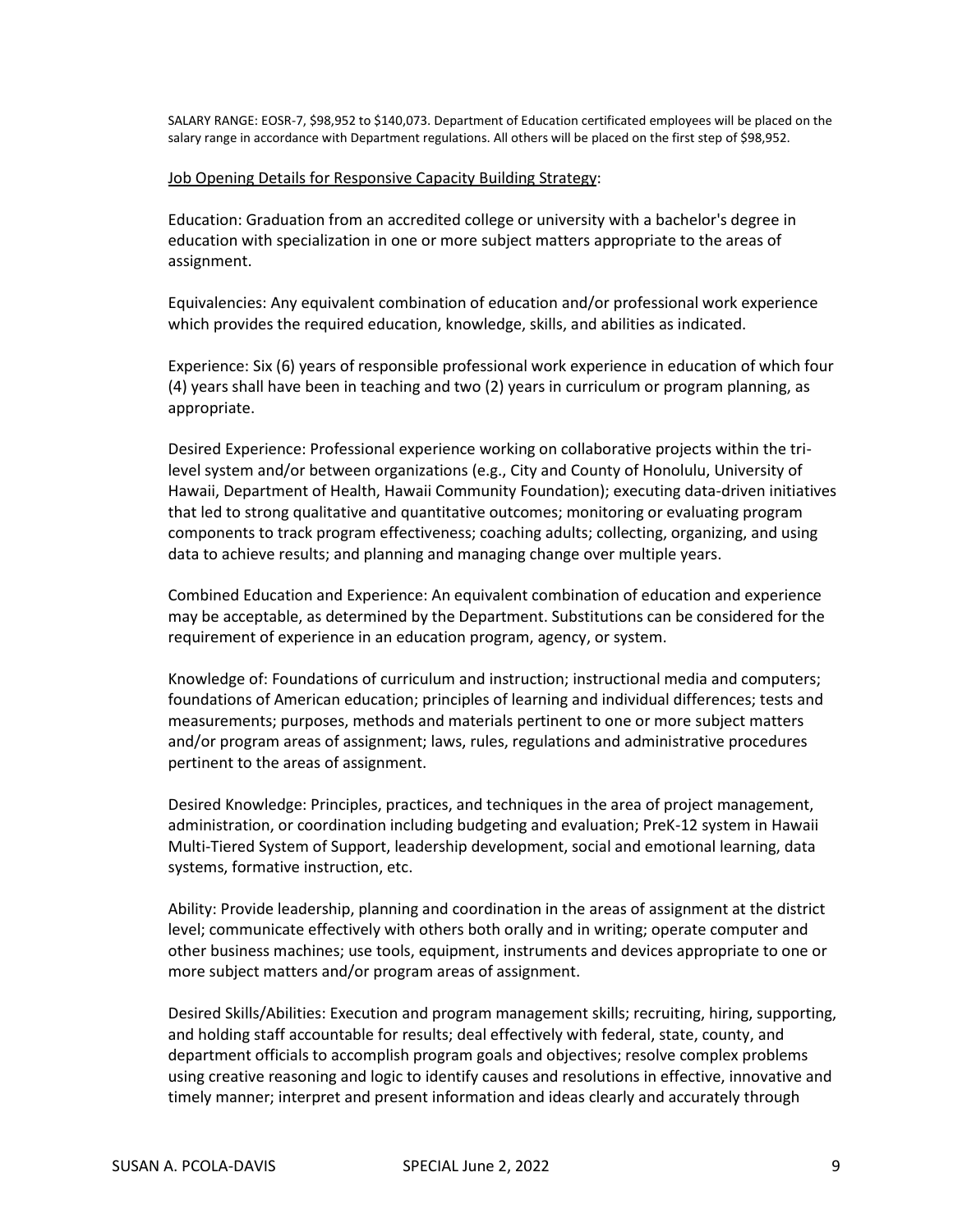reports and other materials; data-literate; strong focus on goals and results; motivates, inspires, and moves other adults to action to achieve ambitious goals; train, coach, mentor staff from different cultural backgrounds and skill sets; proficient in desktop publishing applications (e.g., Google Suite, Webex/Zoom, etc.).

Duties and Responsibilities: Under the general supervision of the Complex Area Superintendent of the Castle-Kahuku Complex Area, District Educational Specialist II: Oversees and manages (plan, develop, and lead) the implementation of the Complex Area (CA) ESSER Strategy 3 (Responsive Capacity Building), which includes developing, executing, and complying with the ESSER Hawaii State Federal Plan and ESSER III Educational Plan and Fiscal Plan Guidelines under the direction of the State leads. Supports schools in their development and roll out of their implementation continuum.

Fulfills all CA ESSER Strategy 3 requirements as identified in the ESSER State Workbook for Responsive Capacity Building. Provides necessary data and documents for completion of the ESSER Strategy #3 State Status report. Assists state leads in completion of all tasks identified in the strategic plan. Collects data, complete and submits all reports to the ESSER Project Manager.

Works collaboratively with fellow CA Strategy Leads. Coordinates strategy initiatives with CA leads with clear direction and deliverables. Plans and facilitates regularly scheduled meetings.

Facilitates clear communication and open dialogue and discussion between and among State ESSER leads, CAS, school administrators, and identified teacher leads to ensure all perspectives are included.

Supports CAS needs in relation to the CA ESSER Strategy 3. Provides coaching and mentoring for school-level responsive capacity-building leads and/or staff.

Supports CA schools with initiatives and activities related to the implementation continuum and provide necessary school-level training, tools, and resources.

SALARY RANGE: EOSR-7, \$98,952 to \$140,073. Department of Education certificated employees will be placed on the salary range in accordance with Department regulations. All others will be placed on the first step of \$98,952.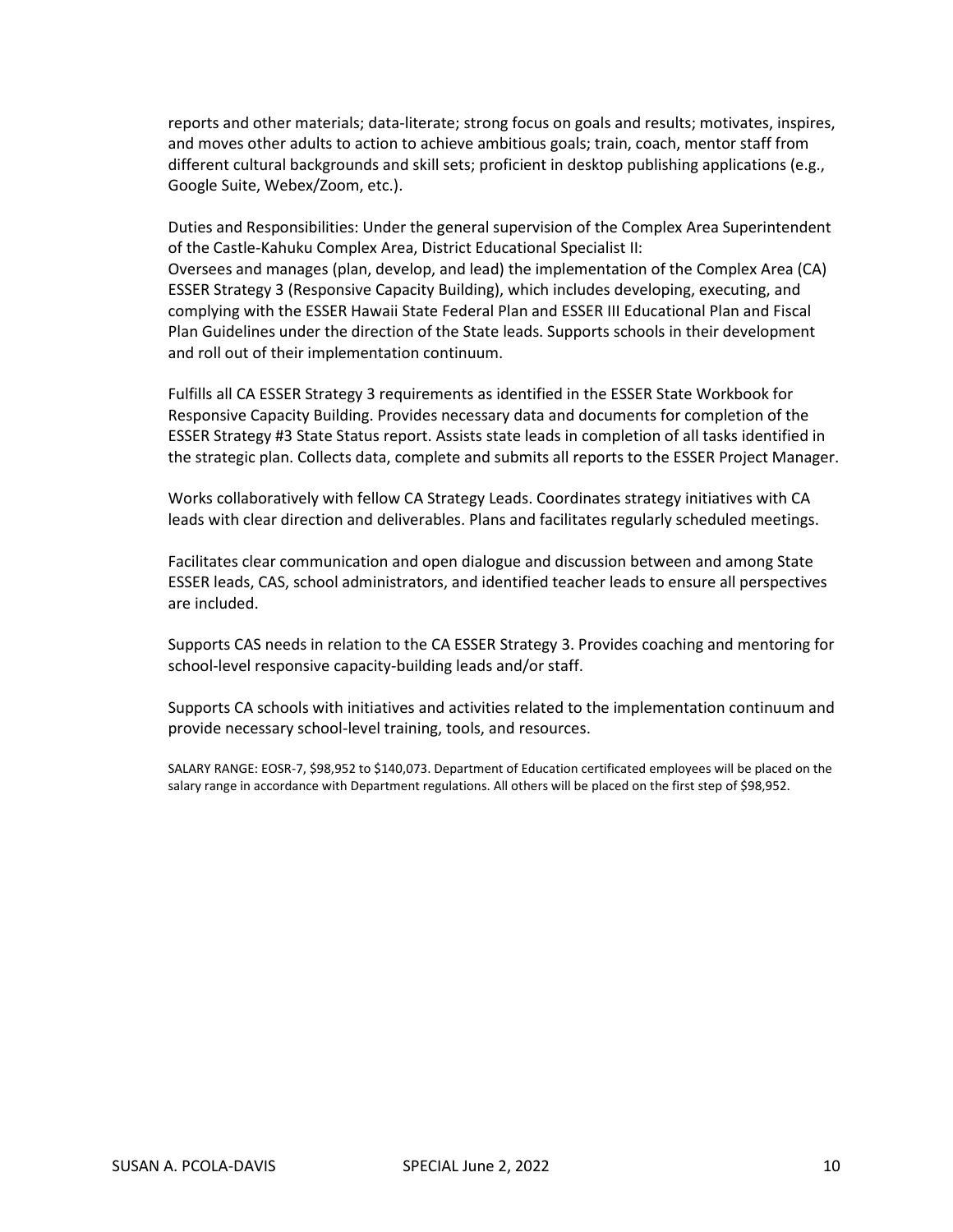1. Enter in a keyword found in 'Job Position'<br>2. Selecting a category of the position<br>3. Selecting positions by their location

If more than one of the search options are used, all criteria must be met.

View an open position's posting/announcement:

1. Click on the job name in the Job Position list to display details about the selected job posting/announcement in a new window

Apply for a job:

Keyword

Open Position

1. From Job Position listing - Select the job you are interested in applying for by clicking on the Select option. Then click on Apply For Job button.<br>2. From Job Opening Details window (job posting) - Click on Apply For J

Job Category  $\boxed{\text{All Categorical } \leftarrow \text{ + location Type}$   $\boxed{\text{All Location Types } \blacktriangleright \text{ } }$  Search Reset Search

| cocación type |  |  |
|---------------|--|--|
|               |  |  |
|               |  |  |

|            | S Previous 11-15 of 15 ▼ Next 5 》<br>Apply For Job                           |            |                                           |                     |  |
|------------|------------------------------------------------------------------------------|------------|-------------------------------------------|---------------------|--|
| Select     | <b>Job Position</b>                                                          | Category   | Office Location                           | <b>Closing Date</b> |  |
| $^{\circ}$ | District Educational Specialist II - Action-Oriented Data Decision-Making    | Management | Leeward Dist-Administration               | 06/03/2022          |  |
|            | District Educational Specialist II - Action-Oriented Data Decision-Making    | Management | Windward Dist-Administration              | 06/03/2022          |  |
|            | District Educational Specialist II - Effective Academic Practices            | Management | Windward Dist-Administration              | 06/03/2022          |  |
|            | District Educational Specialist II - Healthy Habits, Healthy Schools         | Management | Windward Dist-Administration              | 06/03/2022          |  |
|            | District Educational Specialist II - Healthy Habits, Healthy Schools         | Management | Windward Dist-Administration              | 06/03/2022          |  |
|            | District Educational Specialist II - Responsive Capacity Building            | Management | Hawaii Dist-Administration                | 06/03/2022          |  |
|            | District Educational Specialist II - Responsive Capacity Building            | Management | <b>Windward Dist-Administration</b>       | 06/03/2022          |  |
|            | District Educational Specialist II - Responsive Capacity Building            | Management | Windward Dist-Administration              | 06/03/2022          |  |
|            | Educational Specialist II - Effective Academic Practices (Extended Learning) | Management | <b>OCID-ELB-Extended Learning Branch</b>  | 06/03/2022          |  |
|            | Educational Specialist II - Public Prekindergarten Program                   | Management | <b>Executive Office on Early Learning</b> | 06/03/2022          |  |

|               | S Previous 10 11-15 of 15 V Next ><br>Apply For Job                    |            |                                                    |                     |
|---------------|------------------------------------------------------------------------|------------|----------------------------------------------------|---------------------|
| <b>Select</b> | <b>Job Position</b>                                                    | Category   | Office Location                                    | <b>Closing Date</b> |
| $^{\circ}$    | Educational Specialist II - School Transformation Branch               | Management | <b>OSIP-School Transformation Branch</b>           | 06/03/2022          |
|               | Educational Specialist III - School Transformation Branch              | Management | <b>OSIP-School Transformation Branch</b>           | 06/03/2022          |
|               | Information Specialist II - Technology Training Manager                | Management | OITS-School Technology Services and Support Branch | 06/03/2022          |
|               | Institutional Analyst II - Community, Culture, and Education Navigator | Management | OSSS-SSB-Student Support Section                   | 06/03/2022          |
|               | School Athletic Director IV/I - Kealakehe High School                  | Management | Kealakehe High                                     | 06/03/2022          |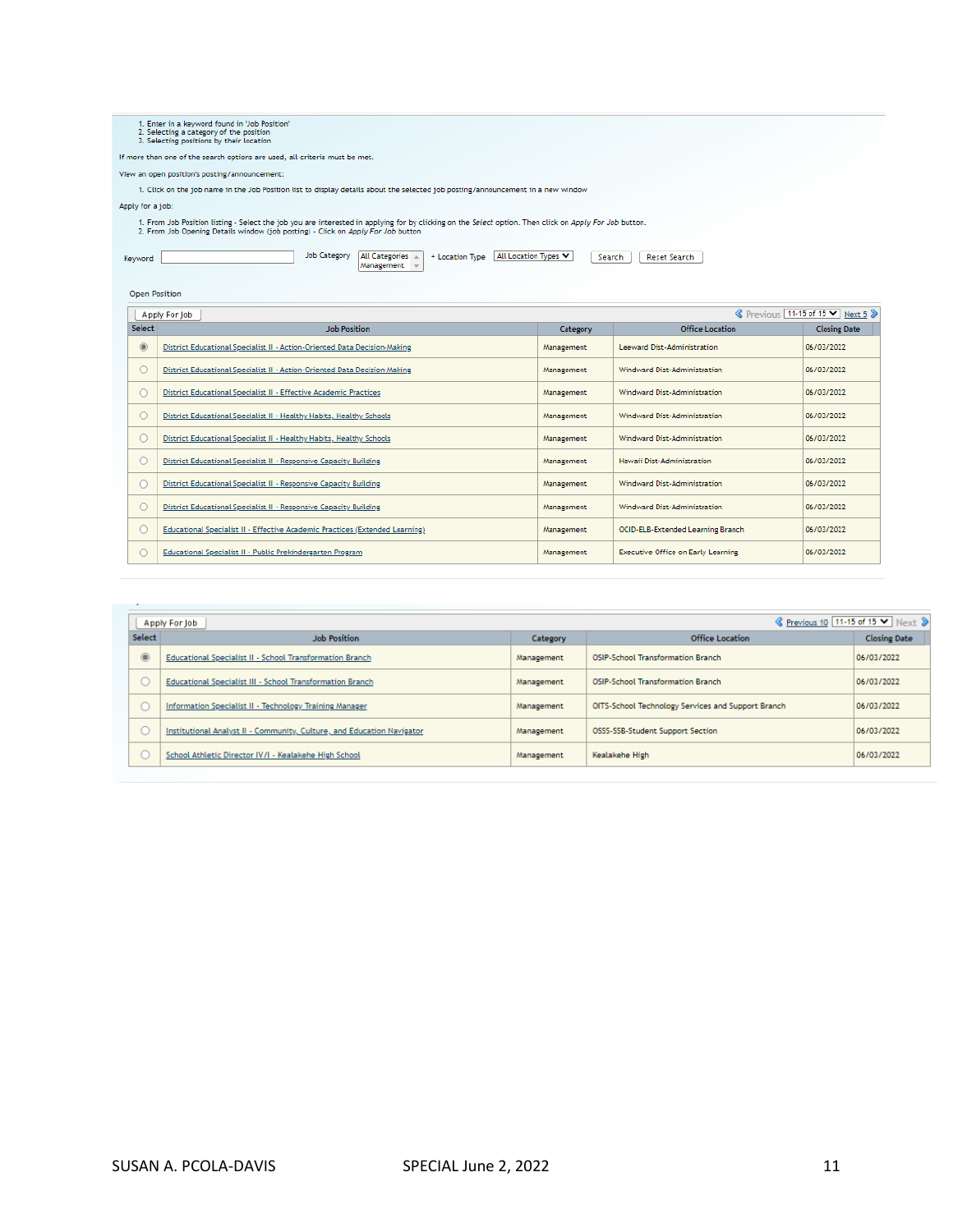#### Refer to FIC Testimony

C. Board Action on Finance and Infrastructure Committee recommendation concerning the use of federal funds in the second round of the Education Stabilization Fund's Elementary and Secondary School Emergency Relief ("ESSER II") and in the third round of ESSER Funds authorized under the American Rescue Plan Act of 2021 ("ESSER ARP") for Department of Education ("Department") budget shortfalls in accordance with Board ESSER II and ESSER ARP Fund Guidance, Section 3.a, adopted on October 21, 2021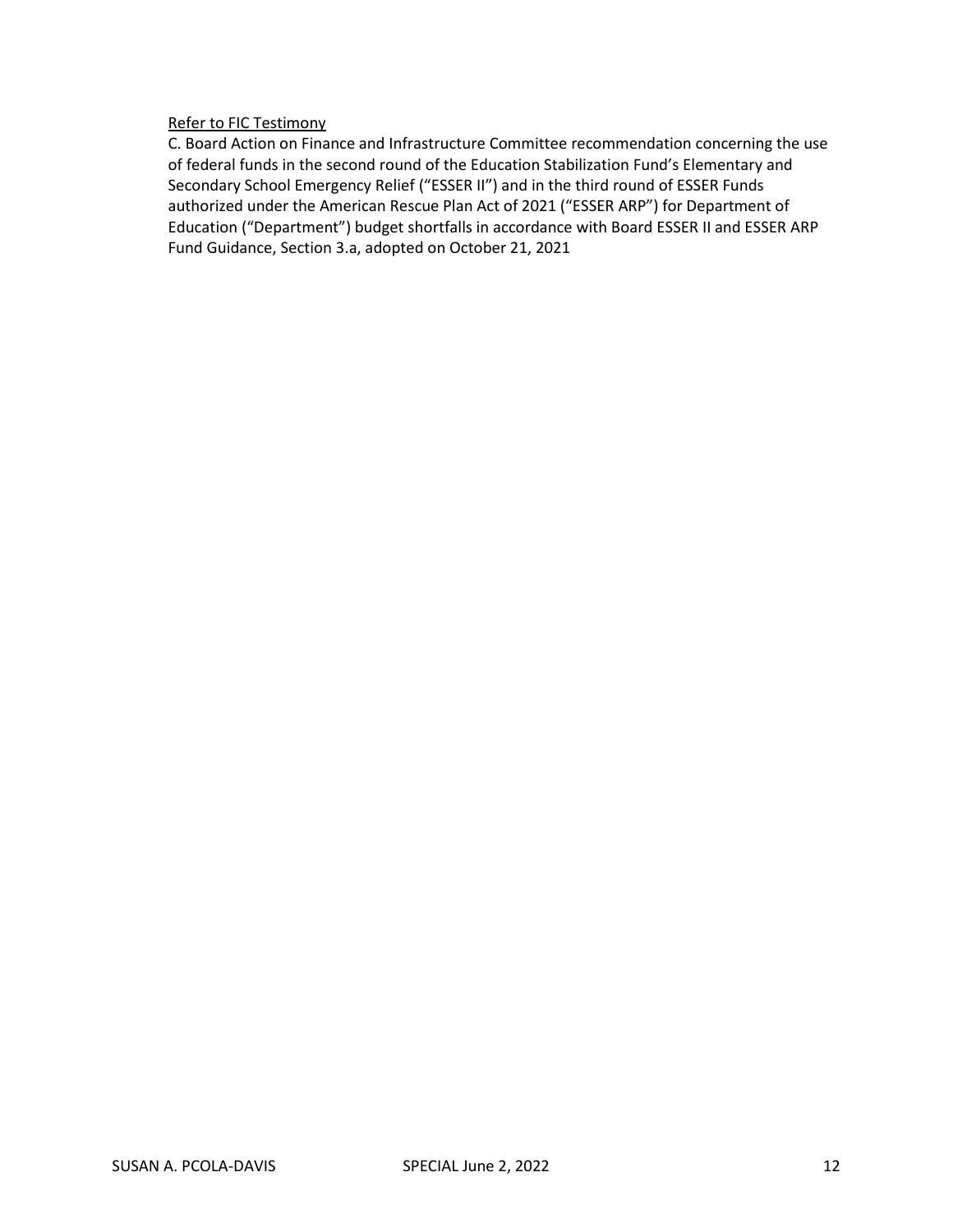

June 2, 2022 Special Meeting

Dear Chair Payne and Members of the Board,

We comment on Action Item IV. B.

We support the DOE's first steps to provide a systematic approach to address school improvement. We know that the DOE has already established some pillars of improvement, such as creating the Office of Strategy Innovation and Performance, setting up data teams and professional learning communities (PLCs), and providing statewide professional development for teachers. We would like to know what will be different from, or accretive to, the already established processes.

We offer the following questions regarding Action-Oriented Data Decision-Making:

- 1. What is the goal of the project?
- 2. The memo states that the positions for the action-oriented data decision making strategy will "focus on *establishing and implementing processes* for examining data…"

Does this mean the DOE must create processes to understand the impact? Or does it mean that the DOE has already created processes and will implement them?

If it is the former, how will the DOE build the capacity to create these processes?

If it is the latter, can the DOE explain what these processes are? What is the theory of action for these existing processes? Please provide some concrete examples of how this project will operate.

- 3. How will the BOE know if these positions and the processes established or implemented are helping students and schools? By what indicators will the DOE monitor impact? How will the BOE know if this is effective or successful?
- 4. We have heard that teachers and administrators have being recruited to the complex. What happens after two years when the ESSER funds run out? Will the people hired at the complex be able to go back to their original positions? What is the value-added of taking the positions from the school and placing them in the complex?

We offer the following questions regarding Responsive Capacity Building:

5. What is the goal of the project? Is it to create the capacity to identify statewide needs where professional development should be targeted? If so, how will the DOE do this? Or is it to oversee the implementation of professional development of already identified statewide needs?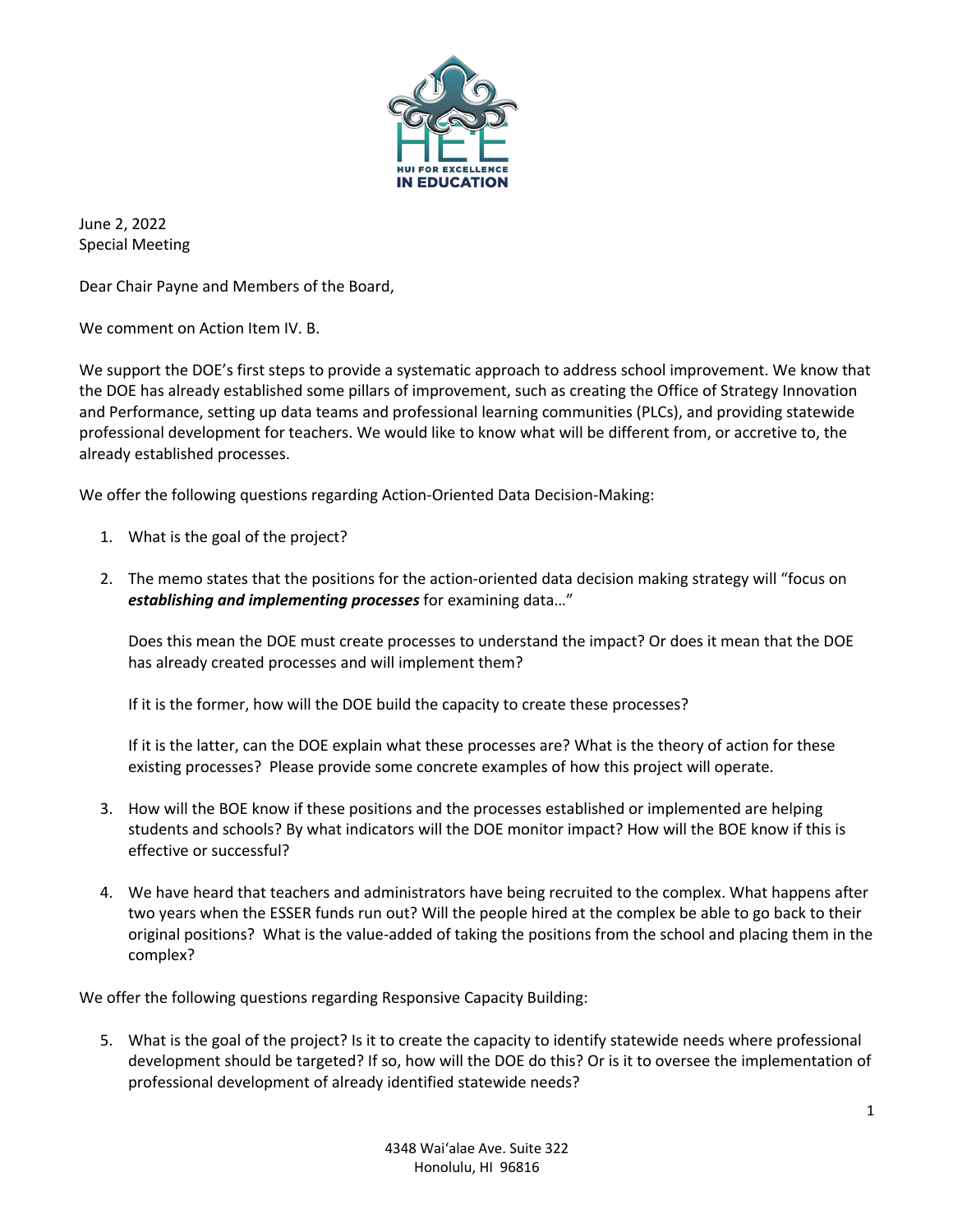Questions 3 and 4 above also apply to this project as well.

Thank you for this opportunity to testify.

Sincerely,

Cheri Nakamura HEʻE Coalition Director

| <b>HE'E Coalition Members and Participants</b>    |                                                                      |
|---------------------------------------------------|----------------------------------------------------------------------|
| Academy 21                                        | *INPEACE                                                             |
| Alliance for Place Based Learning                 | Joint Venture Education Forum                                        |
| American Civil Liberties Union                    | Junior Achievement of Hawaii                                         |
| <b>Atherton YMCA</b>                              | Kamehameha Schools                                                   |
| <b>Castle Complex Community Council</b>           | Kanu Hawai'i                                                         |
| Castle-Kahuku Principal and CAS                   | Kaua'i Ho'okele Council                                              |
| Education Institute of Hawai'i                    | Keiki to Career Kaua'i                                               |
| *Faith Action for Community Equity                | Kupu A'e                                                             |
| Fresh Leadership LLC                              | *Leaders for the Next Generation                                     |
| Girl Scouts Hawai'i                               | <b>Learning First</b>                                                |
| Harold K.L. Castle Foundation                     | McREL's Pacific Center for Changing the Odds                         |
| *HawaiiKidsCAN                                    | <b>Native Hawaiian Education Council</b>                             |
| *Hawai'i Afterschool Alliance                     | <b>Our Public School</b>                                             |
| *Hawai'i Appleseed Center for Law and             | *Pacific Resources for Education and Learning                        |
| Economic Justice                                  | *Parents and Children Together                                       |
| *Hawai'i Association of School Psychologists      | *Parents for Public Schools Hawai'i                                  |
| Hawai'i Athletic League of Scholars               | <b>Special Education Provider Alliance</b>                           |
| *Hawai'i Children's Action Network                | *Teach for America                                                   |
| Hawai'i Education Association                     | The Learning Coalition                                               |
| Hawai'i Nutrition and Physical Activity Coalition | <b>US PACOM</b>                                                      |
| * Hawai'i State PTSA                              | University of Hawai'i College of Education                           |
| Hawai'i State Student Council                     | * Youth Service Hawai'i                                              |
| Hawai'i State Teachers Association                | Voting Members (*) Voting member organizations                       |
| Hawai'i P-20                                      | vote on action items while individual and non-voting                 |
| Hawai'i 3Rs                                       | participants may collaborate on all efforts within the<br>coalition. |
| <b>Head Start Collaboration Office</b>            |                                                                      |
|                                                   |                                                                      |

It's All About Kids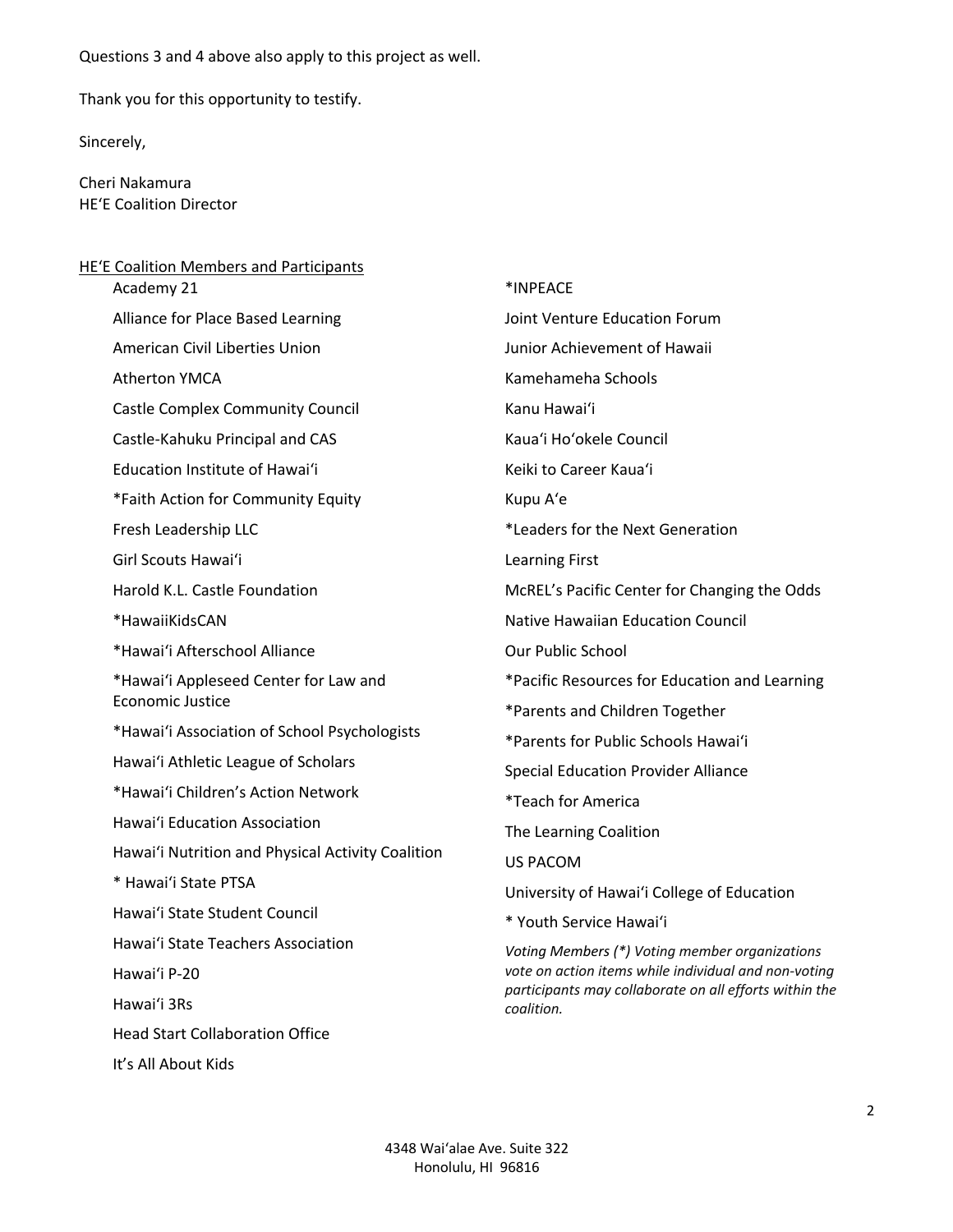

# **Testimony regarding Action Item IV.C for June 2, 2022 BOE Meeting: Board Action on Finance and Infrastructure Committee**

1 message

**Derek Bishop** <derekcbishop@hushmail.com> Wed, Jun 1, 2022 at 10:08 AM To: testimony.boe@boe.hawaii.gov

Subject Line: Testimony regarding Action Item IV.C for June 2, 2022 BOE Meeting: Board Action on Finance and Infrastructure Committee recommendation concerning the use of federal funds in the second round of the Education Stabilization Fund's Elementary and Secondary School Emergency Relief ("ESSER II") and in the third round of ESSER Funds authorized under the American Rescue Plan Act of 2021 ("ESSER ARP") for Department of Education ("Department") budget shortfalls in accordance with Board ESSER II and ESSER ARP Fund Guidance, Section 3.a, adopted on October 21, 2021

Dear Hawaii State Board of Education,

My name is Derek Bishop. I am a 32-year special education teacher veteran at Pa'auilo Elementary and Intermediate School on the Big Island. This is my Testimony regarding "Action Item IV.C: Action on Finance and Infrastructure Committee recommendation concerning the use of federal funds in the second round of the Education Stabilization Fund's Elementary and Secondary School Emergency Relief ("ESSER II") and in the third round of ESSER Funds authorized under the American Rescue Plan Act of 2021 ("ESSER ARP")..."

I am against the acceptance and deployment of these ESSER funds if they are tied in any way to mandatory masking or vaccination. All COVID policies in our public schools should be voluntary, with an emphasis on the exercise of personal conscience and personal choice.

One not small issue is that the CDC and DOH recommend mandatory indoor masking when "Community Levels are high." Superintendent Hayashi has declared that indoor masking will be required throughout the state's public schools regardless of community "rate" or "case" level. At the very least, the DOE's policy should be fluid, in recognition that any perceived benefit of masking must be weighed against the harms to education presented by inadequate supply of oxygen, excessive carbon dioxide, and poor facial cues due to nose and mouth being blocked from view.

The current DOH and CDC recommendations undermine individual health. Per links cited below, there are many studies that outline detrimental effects from masking, vaccination, social distancing, and hand sanitizer. Masking causes baterial loads to increase in individuals, as well as creating unsafe oxygen and carbon dioxide levels that negatively impact respiratory and cognitive functioning. Masking, social distancing, and reliance on virtual platforms for learning and communication negatively impact mental health, as well as social and language development. The VAERS data base, according to MIT, understates vaccine injury and death by 10-100x, due to its difficult and-time consuming interface, as well as active interference by hospital administrators. There is evidence that VAERS adverse events are being scrubbed routinely. Myocarditis is just one of 100s of now much more common ailments due to this mRNA injection rollout. Studies of hand sanitizer have found benzene and other toxic materials not stated on the ingredients list.

Again, I ask that the Hawaii State Board of Education take a stand to promote health freedom and personal responsibility by rejecting any measure or funding that undermines individual health. I ask that you reflect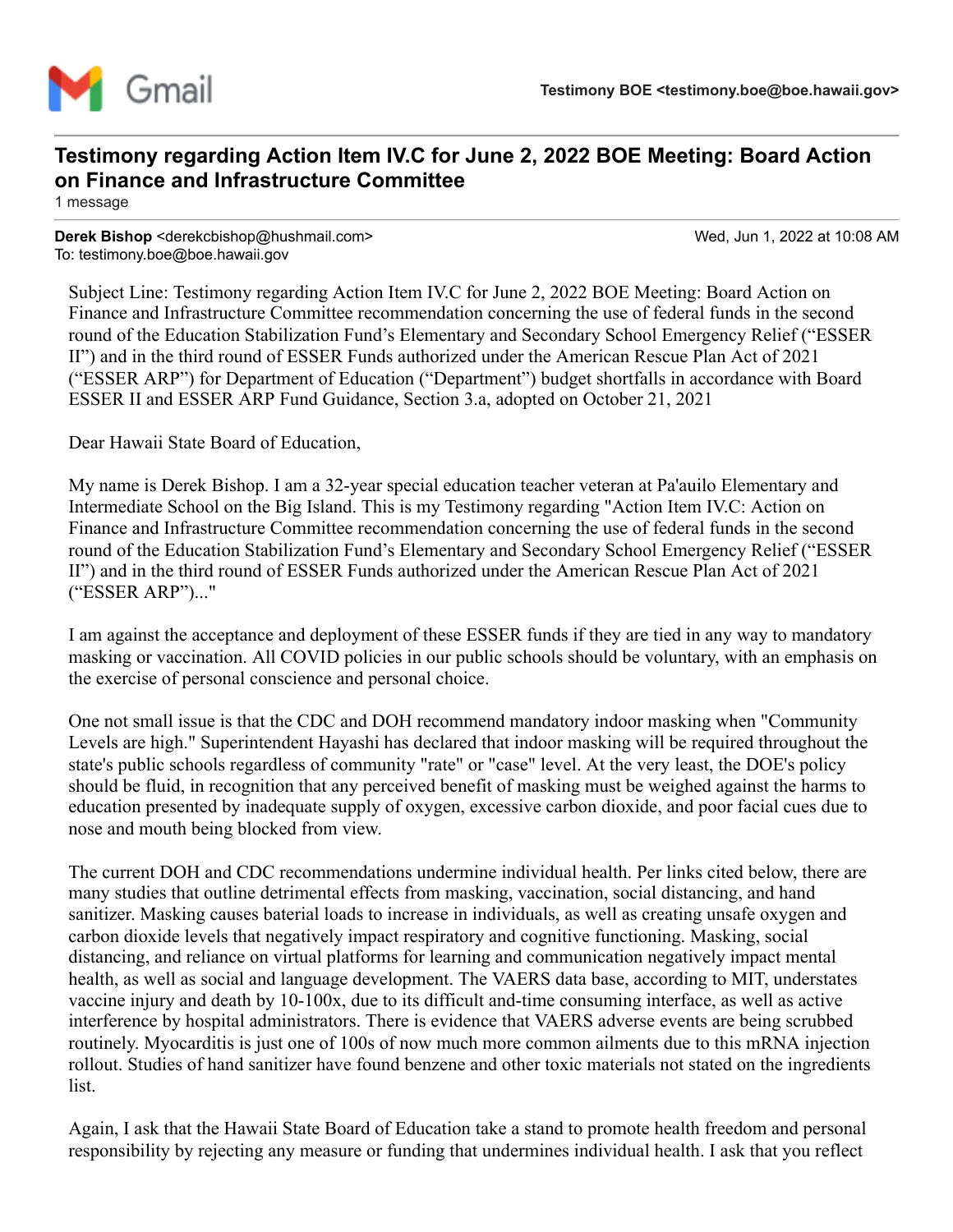that humans are creatures made in the image of God, and that our breath and genetic sovereignty are links to our divinity. Please keep this God ordained connection sacrosanct for our keiki.

For more information, please research the following sources:

[https://thehighwire.com](https://thehighwire.com/) [http://unmaskourkeiki.org](http://unmaskourkeiki.org/) [https://childrenshealthdefense.org](https://childrenshealthdefense.org/) [https://physiciansforinformedconsent.org](https://physiciansforinformedconsent.org/) [https://physiciansforinformedconsent.org/wp-content/uploads/2021/08/PIC-COVID-19-Disease-](https://physiciansforinformedconsent.org/wp-content/uploads/2021/08/PIC-COVID-19-Disease-Information-Statement-DIS-August-2021.pdf)Information-Statement-DIS-August-2021.pdf <https://physiciansforinformedconsent.org/COVID-19-Vaccine-Mandates.pdf> <https://thefinancialguys.com/2021/09/13/face-masks-ineffective-against-covid-virus-studies/> [https://brownstone.org/articles/more-than-150-comparative-studies-and-articles-on-mask](https://brownstone.org/articles/more-than-150-comparative-studies-and-articles-on-mask-ineffectiveness-and-harms/)ineffectiveness-and-harms/

I think you in advance for your diligent attention to this matter.

Mahalo,

Derek Bishop, Special Education Teacher Pa'auilo Elementary and Intermediate School Hawai'i Island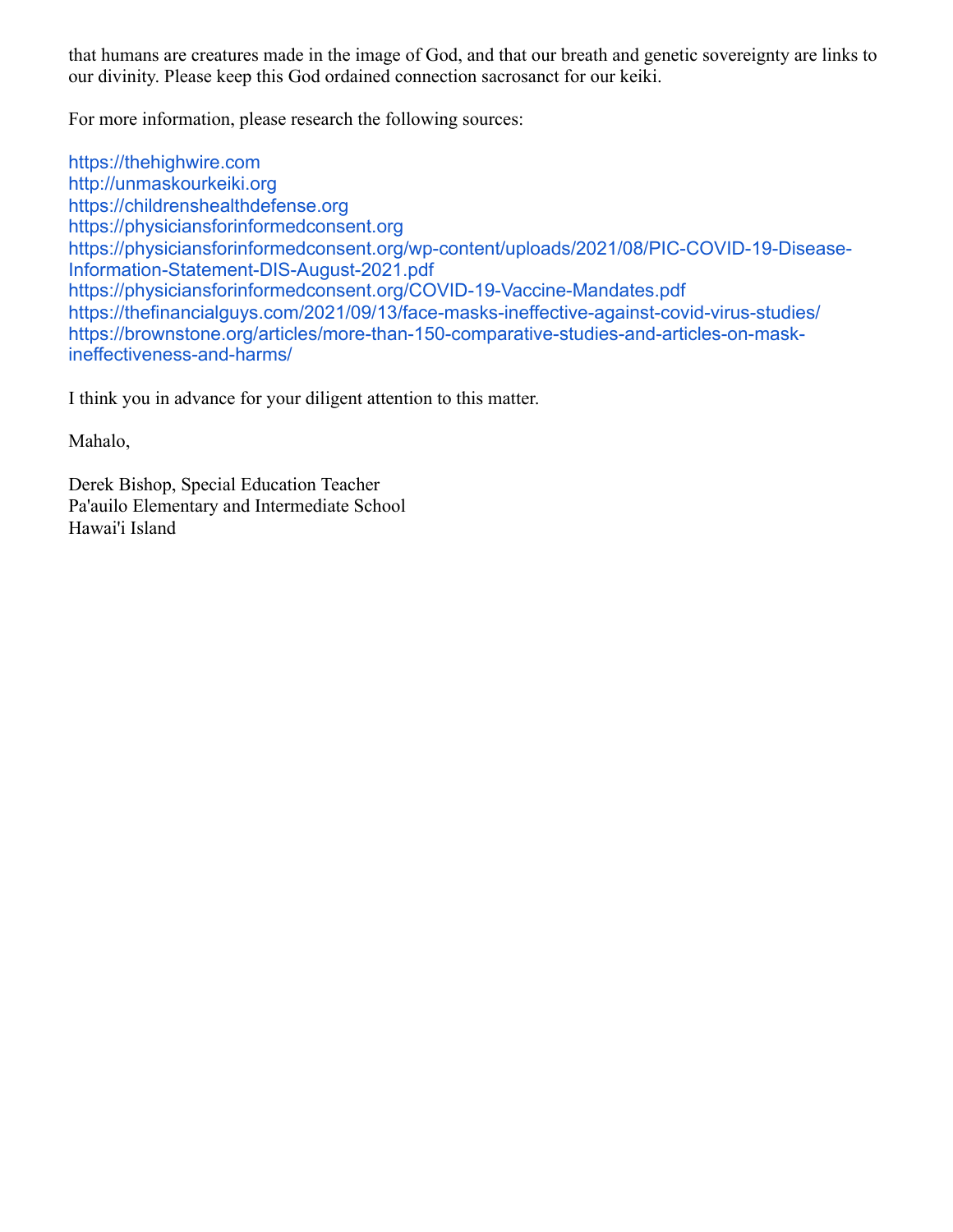

# **Testimony**

1 message

**THOMAS MILCAREK** <seesaints@msn.com> Wed, Jun 1, 2022 at 1:04 PM To: "testimony.boe@boe.hawaii.gov" <testimony.boe@boe.hawaii.gov>

Thomas Milcarek Concerned Hawaii Citizen

III.A.

Aloha Hawaii Board of Education

I have a grave concern over the use of ESSER Funding by the BOE. My understanding is these funds come with a condition or conditions in order for the BOE to get them. The condition being the BOE must follow certain protocols to qualify for the funding. More specifically, the protocol of continued required masking of all school children in our schools here in Hawai'i. The only state in the U.S. still doing this to our children. The state with the Least Harm from COVID. Anyone there see the Irony?

As I would hope you would know, though it does not seem you do by your actions, there is NO COMPLETELY SETTLED SCIENCE, either proving the Efficacy or the Harm involved in this mandating of masks for our children. There is science showing the lack of effectiveness and showing the harm they do. What happened to erroring on the side of safety when there are unknowns? Isn't that god science?

All of us, you board members, and us Citizens have a primary concern of the health of all of our school children. That is a given. Somewhere along the way, it is obvious to many of us parents that you the board have lost sight of this goal, in a number of ways. Masking our children is one of those ways you have become lost. It amazes me, a 72-year-old man, that no concern at all is being shown for the harms caused by this masking. You folks, most, if not all, must have some advanced education to be in the position you are in. Yet I see no concern for the lack of science looked at in this situation.

How do you not know, as educated adults, what an Immune System is in our children? How do you not know that the immune system in our children is strengthened by it being challenged by natural things in our world. A virus or bacteria comes into contact with a child, the immune system responds, the pathogen is neutralized and the immune system is stronger because of it. That is how Nature has worked for all the time humans have been on the planet. It has certainly worked, proven very clearly by the number of humans alive on the planet. It works if left to do its job, which it has done for all of human history. Yet now, for some reason, all of you educated people seem to have forgotten this.

This brings us back to the ESSER Funds.

There is a crime in our society called Coercion.

# co·er·cion

[kōˈərZHən, kōˈərSHən]

NOUN

the practice of persuading someone to do something by using force or threats: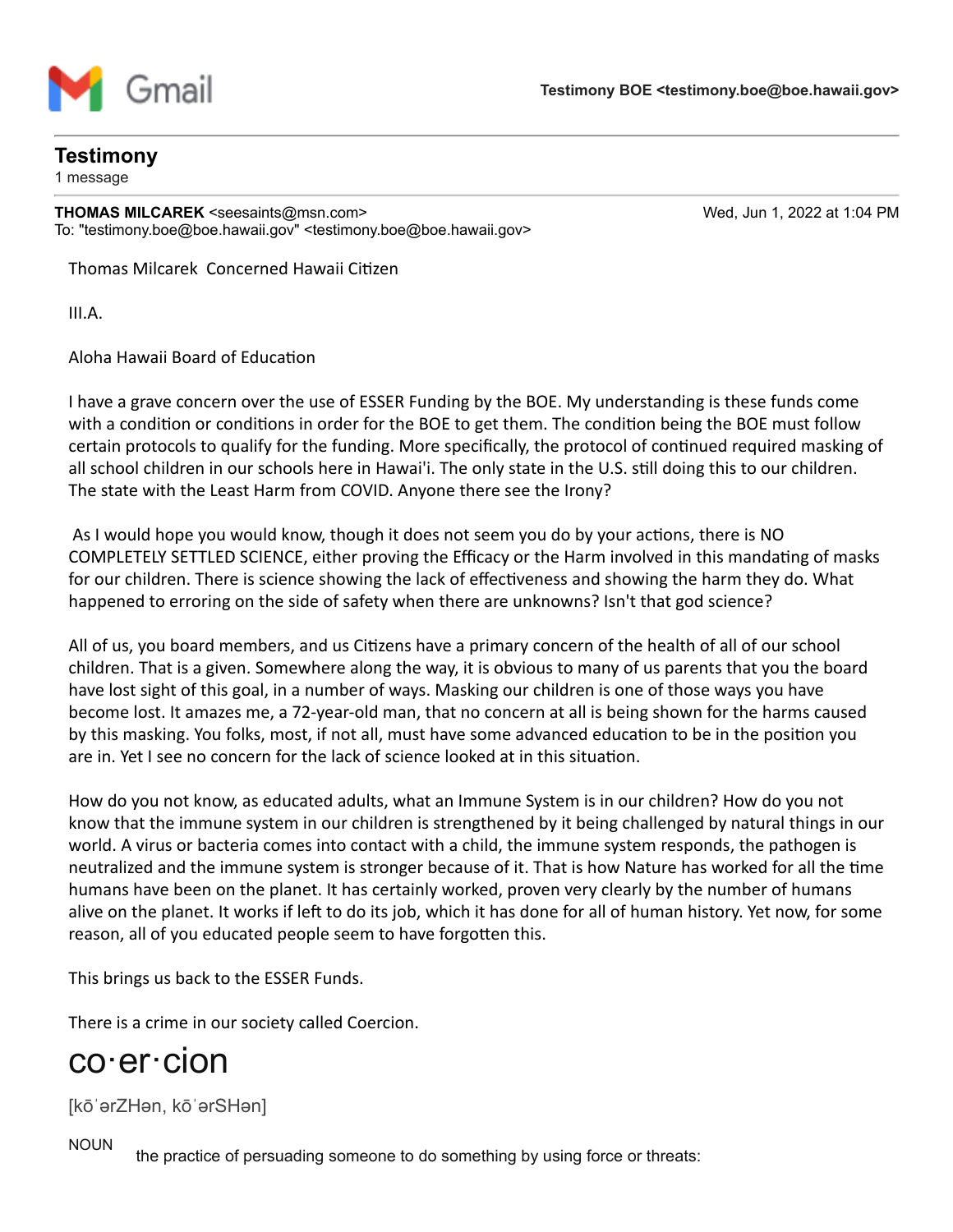"our problem cannot be solved by any form of coercion but only by agreement" *synonyms:* [force](https://www.bing.com/ck/a?!&&p=60e85a2b86f06a2d27b670220f7336ef46a374dfec069e3e70ae15311bc38ccbJmltdHM9MTY1NDEyMTUyOSZpZ3VpZD0xMDA3ZDExOS05NTJmLTQzNmYtOWY1YS0yYWNkOTFjOGRiZmImaW5zaWQ9NTM5Nw&ptn=3&fclid=e10b9115-e1f7-11ec-86d1-eac4f350091d&u=a1L3NlYXJjaD9xPWRlZmluZStmb3JjZSZGT1JNPURDVFJRWQ&ntb=1) · [compulsion](https://www.bing.com/ck/a?!&&p=d32b210a1e5d956878206c33c9d43b25919fa28c9b9d1a4d4819b72baac51115JmltdHM9MTY1NDEyMTUyOSZpZ3VpZD0xMDA3ZDExOS05NTJmLTQzNmYtOWY1YS0yYWNkOTFjOGRiZmImaW5zaWQ9NTM5OA&ptn=3&fclid=e10b935d-e1f7-11ec-982f-f446ab53fa8a&u=a1L3NlYXJjaD9xPWRlZmluZStjb21wdWxzaW9uJkZPUk09RENUUlFZ&ntb=1) · [constraint](https://www.bing.com/ck/a?!&&p=0419d8e061cb86281255a581e94eb6a9483d58043e12444e795582d485de7473JmltdHM9MTY1NDEyMTUyOSZpZ3VpZD0xMDA3ZDExOS05NTJmLTQzNmYtOWY1YS0yYWNkOTFjOGRiZmImaW5zaWQ9NTM5OQ&ptn=3&fclid=e10b950d-e1f7-11ec-920c-f2dd1bcd20de&u=a1L3NlYXJjaD9xPWRlZmluZStjb25zdHJhaW50JkZPUk09RENUUlFZ&ntb=1) · [duress](https://www.bing.com/ck/a?!&&p=75d6785933f46ea2bb7e90f4b44459546cb68105b12a4b2cea1e7c1ea78be7caJmltdHM9MTY1NDEyMTUyOSZpZ3VpZD0xMDA3ZDExOS05NTJmLTQzNmYtOWY1YS0yYWNkOTFjOGRiZmImaW5zaWQ9NTQwMA&ptn=3&fclid=e10b9692-e1f7-11ec-bb73-f7c208146015&u=a1L3NlYXJjaD9xPWRlZmluZStkdXJlc3MmRk9STT1EQ1RSUVk&ntb=1) · [oppression](https://www.bing.com/ck/a?!&&p=4e41dcc1aaaee26710b4927a5f1fcad20ebe371be977d473c22487c732a28652JmltdHM9MTY1NDEyMTUyOSZpZ3VpZD0xMDA3ZDExOS05NTJmLTQzNmYtOWY1YS0yYWNkOTFjOGRiZmImaW5zaWQ9NTQwMQ&ptn=3&fclid=e10b9922-e1f7-11ec-a0ae-8a398cb681a0&u=a1L3NlYXJjaD9xPWRlZmluZStvcHByZXNzaW9uJkZPUk09RENUUlFZ&ntb=1) · [enforcement](https://www.bing.com/ck/a?!&&p=f7fa1eb8c0c819c8dbf7822b2fa9bfc2a6b688a9f8d72c14f599081890df85bcJmltdHM9MTY1NDEyMTUyOSZpZ3VpZD0xMDA3ZDExOS05NTJmLTQzNmYtOWY1YS0yYWNkOTFjOGRiZmImaW5zaWQ9NTQwMg&ptn=3&fclid=e10b9ab0-e1f7-11ec-941b-0bfcb6feeefc&u=a1L3NlYXJjaD9xPWRlZmluZStlbmZvcmNlbWVudCZGT1JNPURDVFJRWQ&ntb=1) · [harassment](https://www.bing.com/ck/a?!&&p=d389389e2b65cc9f05a2ef20464a81ec163a9ccd691ed6b238739e4a5bcb33bfJmltdHM9MTY1NDEyMTUyOSZpZ3VpZD0xMDA3ZDExOS05NTJmLTQzNmYtOWY1YS0yYWNkOTFjOGRiZmImaW5zaWQ9NTQwMw&ptn=3&fclid=e10b9c35-e1f7-11ec-9cbd-fdb4def2a76e&u=a1L3NlYXJjaD9xPWRlZmluZStoYXJhc3NtZW50JkZPUk09RENUUlFZ&ntb=1) · intimid ation · [threats](https://www.bing.com/ck/a?!&&p=b04ec86a779f90e394eb576ee27e528569dbf8adfb8ae357d064f16c5095cc35JmltdHM9MTY1NDEyMTUyOSZpZ3VpZD0xMDA3ZDExOS05NTJmLTQzNmYtOWY1YS0yYWNkOTFjOGRiZmImaW5zaWQ9NTQwNQ&ptn=3&fclid=e10b9f0d-e1f7-11ec-881e-2549d1e2270f&u=a1L3NlYXJjaD9xPWRlZmluZSt0aHJlYXRzJkZPUk09RENUUlFZ&ntb=1) · [insistence](https://www.bing.com/ck/a?!&&p=6733c57c5e0f7d141fe5020cbe771203d8b64fe303742a40dba62c792067a58cJmltdHM9MTY1NDEyMTUyOSZpZ3VpZD0xMDA3ZDExOS05NTJmLTQzNmYtOWY1YS0yYWNkOTFjOGRiZmImaW5zaWQ9NTQwNg&ptn=3&fclid=e10ba07d-e1f7-11ec-a073-2c46fc1107c7&u=a1L3NlYXJjaD9xPWRlZmluZStpbnNpc3RlbmNlJkZPUk09RENUUlFZ&ntb=1) · [demand](https://www.bing.com/ck/a?!&&p=706059a9436af65af5193bacbf4517009cf611db8c23b06dc325d050ab46acb2JmltdHM9MTY1NDEyMTUyOSZpZ3VpZD0xMDA3ZDExOS05NTJmLTQzNmYtOWY1YS0yYWNkOTFjOGRiZmImaW5zaWQ9NTQwNw&ptn=3&fclid=e10ba1fb-e1f7-11ec-ba70-17719ac1ad2e&u=a1L3NlYXJjaD9xPWRlZmluZStkZW1hbmQmRk9STT1EQ1RSUVk&ntb=1) · [arm-twisting](https://www.bing.com/ck/a?!&&p=410614142bcf1e9831bd26151244f175ba4d0334c7ce5c08c2fb1614063500ddJmltdHM9MTY1NDEyMTUyOSZpZ3VpZD0xMDA3ZDExOS05NTJmLTQzNmYtOWY1YS0yYWNkOTFjOGRiZmImaW5zaWQ9NTQwOA&ptn=3&fclid=e10ba36b-e1f7-11ec-9451-b5202e256ec7&u=a1L3NlYXJjaD9xPWRlZmluZSthcm0tdHdpc3RpbmcmRk9STT1EQ1RSUVk&ntb=1) · [pressure](https://www.bing.com/ck/a?!&&p=427bb5643e2ab3a28b54560254715260f41b346b1de0e690b64a89dbcd6efb66JmltdHM9MTY1NDEyMTUyOSZpZ3VpZD0xMDA3ZDExOS05NTJmLTQzNmYtOWY1YS0yYWNkOTFjOGRiZmImaW5zaWQ9NTQwOQ&ptn=3&fclid=e10ba4d4-e1f7-11ec-9e6e-952affa1b6f9&u=a1L3NlYXJjaD9xPWRlZmluZStwcmVzc3VyZSZGT1JNPURDVFJRWQ&ntb=1) · [pressurization](https://www.bing.com/ck/a?!&&p=86729dd5a1da346e96a1c26b3674048d20928d23483cff77d7ef92d3f787d6f0JmltdHM9MTY1NDEyMTUyOSZpZ3VpZD0xMDA3ZDExOS05NTJmLTQzNmYtOWY1YS0yYWNkOTFjOGRiZmImaW5zaWQ9NTQwNA&ptn=3&fclid=e10b9da1-e1f7-11ec-8680-19163afd4045&u=a1L3NlYXJjaD9xPWRlZmluZStpbnRpbWlkYXRpb24mRk9STT1EQ1RSUVk&ntb=1) · [influence](https://www.bing.com/ck/a?!&&p=b324fa88a93f58550e8b9791dfd156ec2f75055afc1a200d7396f73de6fcc1cbJmltdHM9MTY1NDEyMTUyOSZpZ3VpZD0xMDA3ZDExOS05NTJmLTQzNmYtOWY1YS0yYWNkOTFjOGRiZmImaW5zaWQ9NTQxMQ&ptn=3&fclid=e10ba7af-e1f7-11ec-a685-be815fc5ea07&u=a1L3NlYXJjaD9xPWRlZmluZStpbmZsdWVuY2UmRk9STT1EQ1RSUVk&ntb=1)

**What is a motive for this crime? Money. ESSER Funds.**

**Since it is obvious you as board, have NOT looked at all the science of masks, because if you had, the prudent thig would have been to never ever mandate them for any child. You would have been bound by basic duty to error on the side of safety. It is well known also that children have a statistically ZERO chance of dying form COVID. Their immune system, if left alone sees to that. Masks limit, disregulate, and harm the function of that immune system. A free flow of oxygen is essential for it to function properly. Not only do mask limit this free flow of oxygen, they also add a harmful element to the process, CO 2, which harms immune function. To coin a phrase. "this in not rocket science folks". I ask myself, how is this happening? You are all intelligent educated people. You should well know what I wrote above, yet you have seemingly taken the path of harming our children? Harming them in ways not limited to the immune function. Socially, Psychologically, Emotionally, Developmentally! WHY?**

# **Coercion? Money?**

**And no my educated friends, we have NEVER in our history as a Nation, harmed our children to protect adults. There are other ways to protect the adults, just like we have always done. So do not think about that false argument.**

**This masking and so many of the other COVID Protocols, just do not make sense! What happened to common sense? Laziness? Lives that are too busy? Too stressful? People lost in Fear? If you are not educated enough to know about the immune system and how it works, how it has worked for eons, I question whether you should be in any position at the BOE. Yes, in the beginning, many were very fearful of COVID. That in my view is also another crime perpetrated on all of us. Being fed constant fear, Fear Porn, on all media, 24/7, for weeks, months, and now into the third year, is akin to yelling fire in a crowded theater. A CRIME. A FELONY. Why have not intelligent people seen this for what it is? Why have you, members of the BOE not seen this for what it is?**

# **Coercion? Money?**

**This is not only harmful for all of our futures, but mostly, you are harming Children, our Keiki, our future. You are letting them down in a BIG way. WHY? Where are the adults? What happened to common sense?**

# **Coercion? Money?**

**END the masking of our children NOW, even if it means losing ESSER FUNDING. You can get money to help them in a CLEAN way, NOT COERCION. We always have.**

**I have signed up to testify live on all three agenda items on this funding. I did this because what I have to say will not fit into your 1-minute time limit to testify. I hope to touch on what are the MANY things you could be doing, but are not, to protect and better the health of our Children.**

**I hope I can make it in from the North Shore to talk in person at this meeting Thursday. Not easy for a 72 year-old man. If not, please consider what I say here and END THIS MASKING OF OUR KEIKI NOW! Do what you are being paid to do, do not take pay, for harming our Keiki.**

# **Respectfully,**